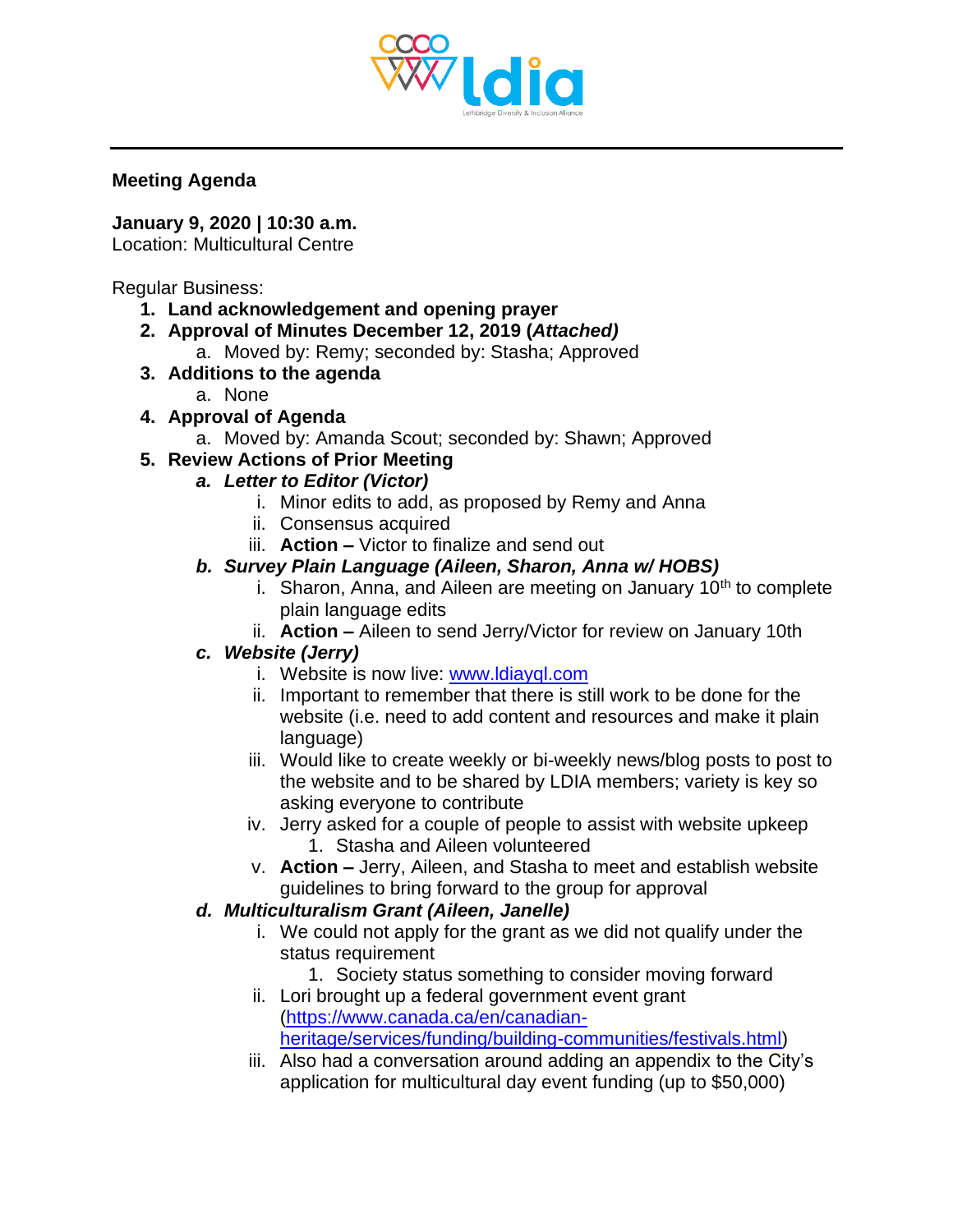

- 1. City could be the financial agent but would need to decide asap
- 2. Concerns were brought up because there are already a lot of events happening between June 20<sup>th</sup> and June 30<sup>th</sup>
- 3. LDIA is not in the position right now to be able to organize such an event but it was noted that we need to make sure that LDIA is about acting, not just talking
- *e. MOU (Victor, Aileen, Shawn, Amanda, Tymm)*
	- i. Amanda and Tymm were not able to make it to the meeting
- *f. Charter Signing w/ SHENLA (Victor, Jerry)*
	- i. SHENLA signed the Charter

## **6. Co-Chair Update**

## *a. Public Awareness Campaign Survey*

- i. The edited survey will be sent out to the membership again from the  $12-17$ <sup>th</sup> of January
- ii. Moving forward, all documents put forward from HOBS will be reviewed by the plain language subject matter experts (SME's), Aileen, Anna, and Sharon

## *b. HOBS Training Session*

i. Was supposed to happen during this meeting but has been postponed to the February 13th meeting

## *c. Social Media Channels (Facebook, Twitter, YouTube)*

- i. Jerry has all logins for the social media channels, aside from YouTube
- ii. Have also started an Instagram account
- **7. Next meeting February 13, 2020**

## **Ongoing Business:**

- *1. Charter Signing Strategy*
	- *a.* Tabled

# *2. MOU w/ City of Lethbridge*

- *a.* Draft was attached for consideration
- *b.* Had a fulsome discussion surrounding expectations for the MOU
	- *i.* Need to consider what is LDIA's relationship with the City and what are LDIA's requests of the City
- *c.* Need to make sure that the MOU reflects a true collaborative
- *d.* **Actions:** Jerry/Victor to send Aileen previous terms of reference documents
	- *i.* Members of LDIA to provide feedback to Aileen [\(outreach@volunteerlethbridge.com\)](mailto:outreach@volunteerlethbridge.com) by January 21, 2020

## **New Business:**

- *1. Potential Society Status*
	- *a.* Tabled
- *2. Funding Options – Grants / Shared Models*
	- *a.* Tabled